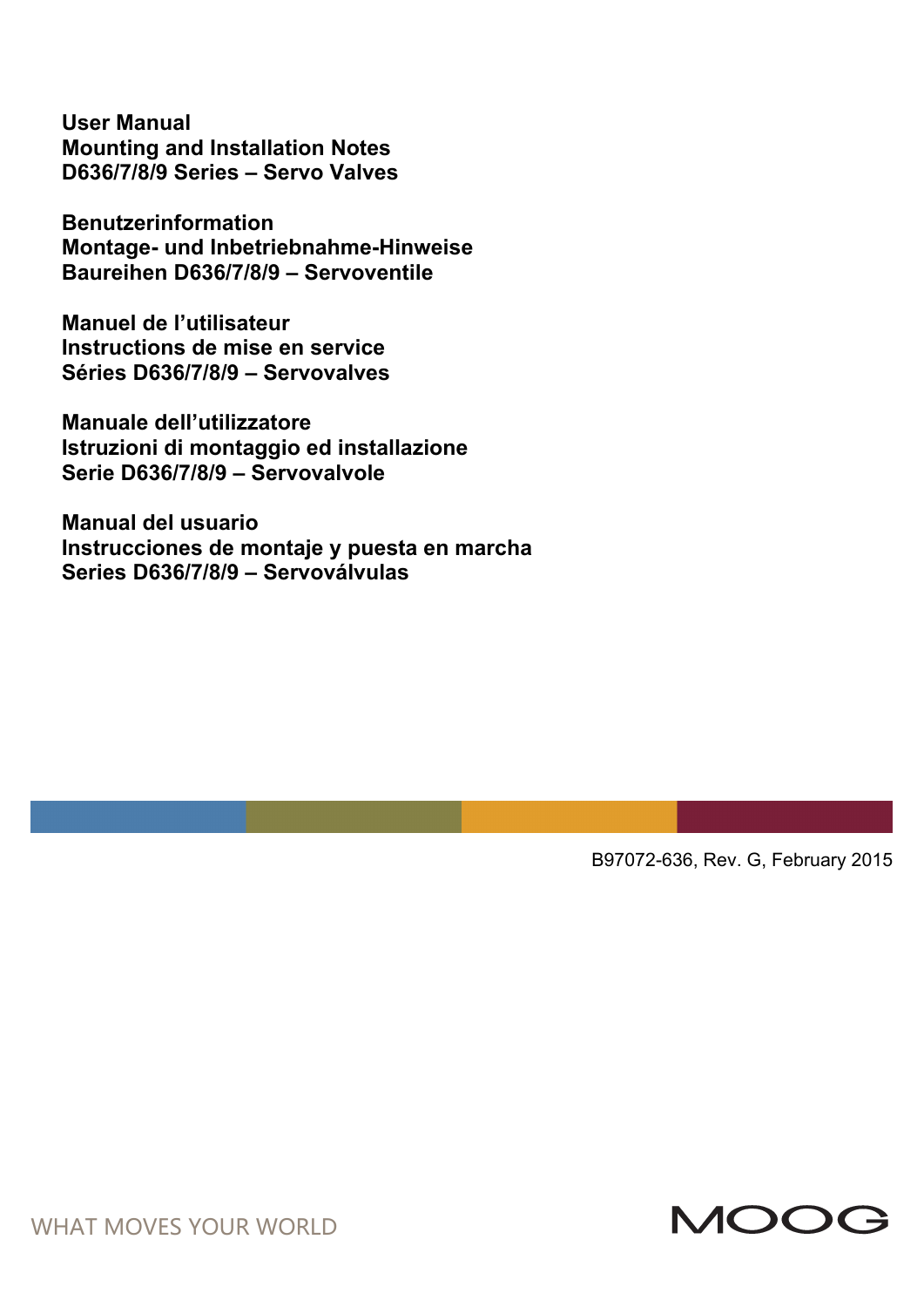# **User Manual Mounting and Installation Notes D636/7/8/9 Series – Servo Valves**

# **1 Safety**

#### **WARNING**



#### **Carrying-out work on the valves/machine during operation**

Carrying-out any work during operation, such as e.g., hydraulic connection of components, can cause uncontrolled sequences of motions, malfunction, and others, and thus may result in fatalities, serious personal injuries and serious damage to property.

- During operation, do not carry out any work on the valves/machine.
- Before working on the valves/machine, stop the machine and switch off the supply voltage.
- ▶ Secure the machine against restarting. Examples of suitable securing measures:
	- Lock the main command device and remove the key.
	- Attach a warning sign to the master switch.

#### **WARNING**

#### **Hydraulic fluid squirting out**

Hydraulic fluid squirting out under high pressure or parts falling off can cause serious personal injuries, burns and fires.

- ▶ Before working on the valves/machine, depressurize all hydraulic lines and accumulators.
- When mounting the valves, observe the specification of the installation screws and the mounting pattern and ensure the presence, elasticity, integrity and correct seating of the O-rings.
- ▶ Observe the maximum operating pressure.
- Please pay attention for signs, such as a slight oil leak or "sweating", which may indicate an assembly error and/or component failure.

# **WARNING**

#### **Wrong handling**

Wrong handling of the valve, tools or accessories may result in fatalities, serious personal injuries and serious damage to property.

- ▶ Only properly qualified and authorized users may work with and on the valves.
- When working with and on the valves/machine, observe the machine manufacturer's notes and instructions.

### **A** CAUTION



Misuse, such as e.g., use as foot hold or transport fixture, can cause damage and thus may result in personal injuries as well as further damage to property.

 Use the connectors, mating connectors and connection cables exclusively for the connection of the valve.

# **Handling the valves/machines Occupational safety and health**



#### **A** CAUTION **Falling objects**

Falling objects, such as e.g., valves, tools or accessories, may result in personal injuries and damage to property.

 Wear suitable safety equipment, such as e.g., safety shoes or helmet.

#### **A** CAUTION



**Hot surfaces of valves and hydraulic lines**

Valves and hydraulic lines can become very hot during operation. Contact may result in burns.

 Wear suitable safety equipment, such as e.g., work gloves.

# **A** CAUTION



**Noise emission**

Depending on the application, significant levels of noise can be generated when the valves are operated. This may result in hearing damage.

 Wear suitable safety equipment, such as e.g., ear protection.

### **A** CAUTION



Skin contact with hydraulic fluid may result in personal injuries.

- Observe the safety regulations applicable to the hydraulic fluid used.
- Wear suitable safety equipment, such as e.g., work gloves.

### **2 Hydraulic Fluid**

Mineral oil based hydraulic fluid according to DIN 51524, parts 1 to 3, (ISO 11158).

Other hydraulic fluids on request.

Viscosity: 5…400 mm²/s, recommended 15…100 mm²/s.

Temperature range: Ambient  $T_A = 20...60$  °C (68...140°F), fluid  $T_F - 20...80 °C$  (68...178°F).

Class of cleanliness: According to ISO 4406:1999 at least class 18/15/12; for longer life, class 17/14/11 recommended. The cleanliness of the hydraulic fluid greatly influences the

functional safety and the wear and tear. In order to avoid malfunctions and increased wear and tear, we recommend filtrating the hydraulic fluid accordingly.

**Flushing instruction:** Use of flushing plates or flushing valves according to the machine manufacturer's instructions.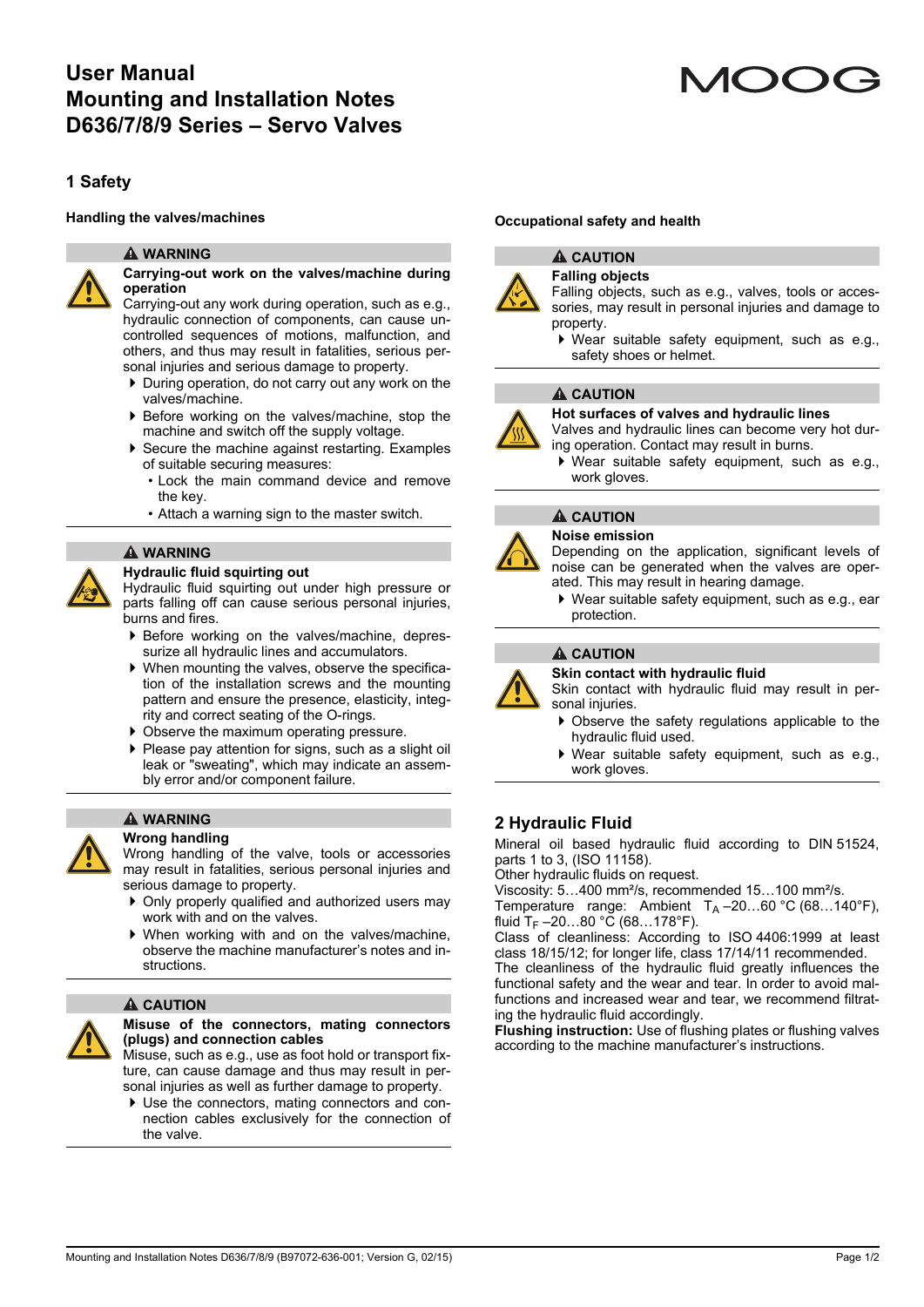# **3 Installation**

#### **NOTICE**

#### **Damage due to dirt, moisture and ozone/UV effects**

- Storage outside or under the wrong climatic conditions can cause corrosion and other damage to the valve. Condensation due to temperature fluctuations can result in electronic malfunctions.
	- In the case of intermediate storage, observe the following storage conditions:
		- Recommended ambient temperature: +15 to +25 °C (+60 to +78 °F), permissible temperature: –40 to +80 °C (–40 to +176 °F), temperature fluctuation:  $<$  10 °C (18 °F)
		- Relative humidity: < 65 % not condensing
		- Ensure there are minimal vibration and shock where valves are stored
	- Following transport or storage, wait until the valves have reached ambient temperature before starting up.
- Dirt and moisture can enter the valve through openings and cause damage. Seals can be damaged due to the effects of ozone and UV.
	- During storage and transport, seal connectors with dust protection caps and install the shipping plate on the mounting surface.
	- $\triangleright$  Remove dust protection caps and shipping plate only shortly before mounting the valves and keep packaging materials for future storage and transport.
	- ▶ Seal with protection caps any valve connectors that are not used in operation (without mating connector).

Compare model number and type with that specified on hydraulic schematic. The valve can be mounted in any position, fixed or movable. The venting screw has to point upwards (only for D638/9).

**Mounting surface:** Check for flatness (< 0.01 mm (0.00004 in) over 100 mm (3.94 in)) and finish  $(R_a < 0.8 \mu m)$ . Care must be taken to ensure that contamination does not enter the hydraulic system, all work areas must be clean of surface or air-borne contamination.

**Mounting:** Socket head screws (grade 10.9) according to EN ISO 4762, torque diagonally alternating.

| <b>Series</b> | <b>Pattern to</b><br><b>ISO 4401</b> | <b>Socket</b><br>head screw | Pcs. | <b>Torque</b><br>[Nm]<br>(lbf in) |
|---------------|--------------------------------------|-----------------------------|------|-----------------------------------|
| D636/8        | $03-03-0-05$                         | M <sub>5</sub> x 55         |      | 6.8                               |
| D637/9-P      | $05-05-0-05$                         | $M6 \times 40$              |      | 11                                |
| D637/9-R      | $05-05-0-05$                         | M6 x 60                     |      | 11                                |

# **4 Operating Pressure**

**Maximum operating pressure p<sub>p</sub>:** See nameplate.

# **5 Electrical Connection**

**Electrical safety:** The protective conductor connection is connected to the electronics housing or valve body. The insulation materials employed are designed for use in the safety extralow voltage range. The field bus circuit connections are only functionally galvanically isolated from the other connected circuits.

To comply with safety regulations requires isolation from the mains according to EN 61558-1 and EN 61558-2-6 and limiting all voltages according to EN 60204-1. We recommend using SELV/PELV power supplies.

**Rated signal:** See nameplate.

**External fuse per valve:** 2.0 A time lag (for D636/8) and 3.15 A time lag (for D637/9)

**Valve phasing:** A positive signal (D–E) for 6+PE connector or (4–5) for 11+PE connector causes valve opening  $P \rightarrow A$ .

**Connector wiring:** See wiring schematic tag attached to electronics housing, or refer to the catalog or the installation drawing.

**Connection:** Signal lines shielded, shielding connected at both ends and additionally connected to reference potential (0 V) at the control side (to improve EMC). Connect the protective conductor.

Observe technical note TN 353.

# **6 Hydraulic System Start Up**

Pay attention to the pressure setting, the venting instructions and the alarm messages!

# **7 Venting (only for D638/9)**

# **WARNING**

#### **Hydraulic fluid squirting out**

Hydraulic fluid squirting out under high pressure or parts falling off can cause serious personal injuries, burns and fires.

- Only vent the valve and the actuator at a low system pressure of max. 10 bar (145 psi).
- ▶ Carefully open the venting screw by approx. one revolution.

# **8 Null Adjustment**

The null adjustment of the valve and further parameterizations can be done via the field bus.

# **9 Service**

**Replacing O rings:** The mounting surface O rings may be replaced by the customer. Pay attention to cleanliness of the valve and of the surroundings.

**Transportation/storage:** Before transportation, seal the base of the valve using a clean shipping plate or adhesive tape. Seal the connector using a dust protection cap. Pack the valve carefully so that it is not damaged during transportation or storage.

**Inspection:** Following a period of storage or no operation for more than 5 years, we recommend that the valve is inspected by an authorized service center, in order to prevent possible damage.

**Repairs:** Repairs may only be carried out by us or by our authorized service centers.

**Repaired valves or replacement valves are delivered like new valves with factory settings.** Therefore, the valves have to be checked for correct configuration and changed parameterization before re-initiation. If necessary, the user has to restore the machine manufacturer's original configuration and parameterization.

# **10 Disposal**

It is essential to comply with the relevant national waste disposal regulations and environmental protection provisions when disposing of valves, spare parts or accessories, packaging that is no longer needed, hydraulic fluid or auxiliary materials and substances used for cleaning!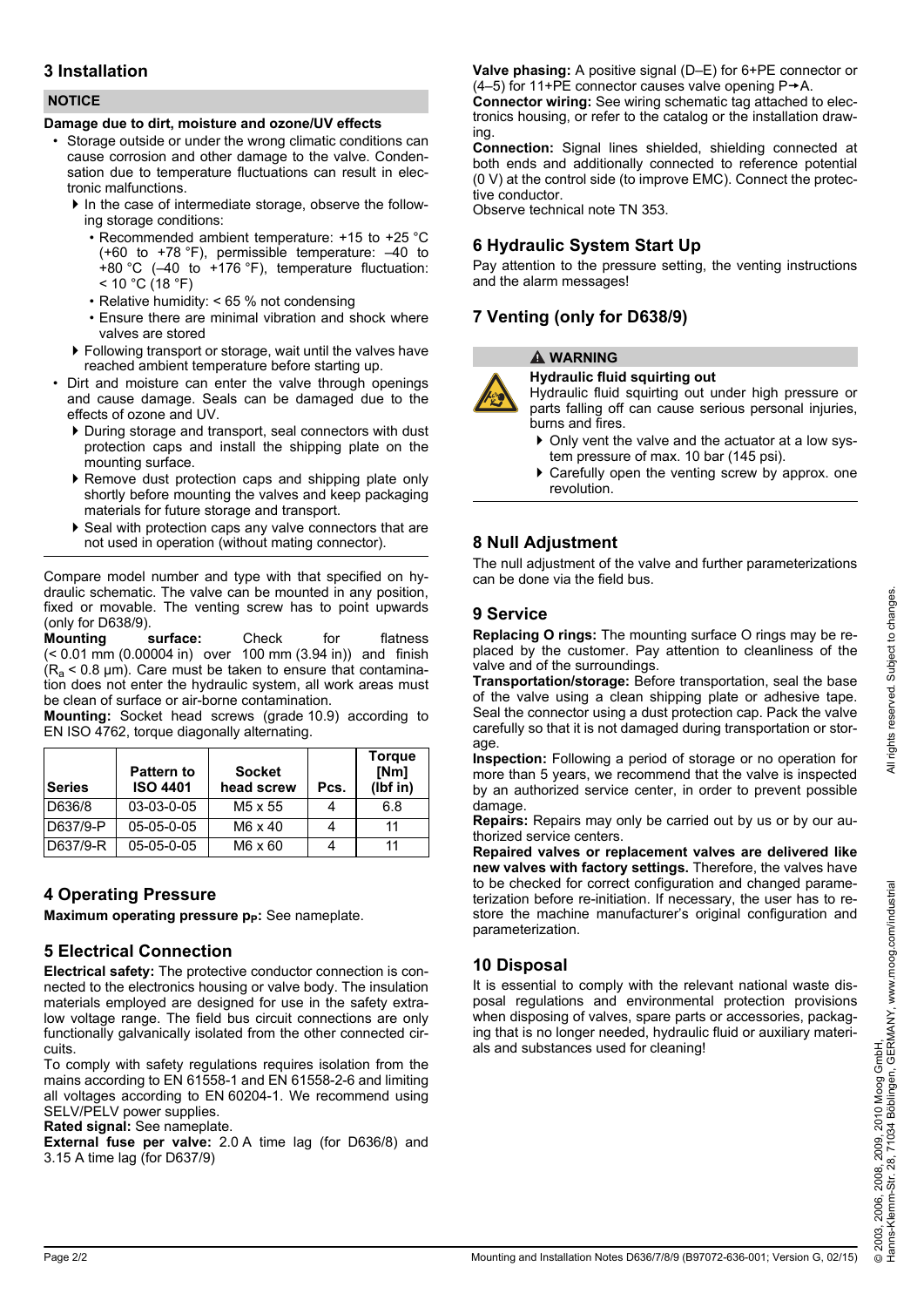# **Benutzerinformation Montage- und Inbetriebnahme-Hinweise Baureihen D636/7/8/9 – Servoventile**

# **1 Sicherheit**

#### **Umgang mit Ventilen/Maschinenanlagen**

#### **WARNUNG**



#### **Arbeiten an Ventilen/Maschinenanlage während des Betriebs**

Arbeiten während des Betriebs, wie z. B. hydraulischer Anschluss von Komponenten, können unkontrollierte Bewegungsabläufe, Fehlfunktionen, u. a. verursachen und somit zu Todesfällen, schwerster Körperverletzung und erheblichem Sachschaden führen.

- Während des Betriebs keinerlei Arbeiten an Ventilen/Maschinenanlage durchführen.
- Vor Arbeiten an Ventilen/Maschinenanlage, gesamte Anlage stillsetzen und Versorgungsspannung abschalten.
- Maschinenanlage gegen Wiedereinschalten sichern. Beispiele für geeignete Sicherungsmaßnahmen:
	- Hauptbefehlseinrichtung verschließen und Schlüssel abziehen.
	- Warnschild am Hauptschalter anbringen.

#### **WARNUNG**

#### **Herausspritzende Hydraulikflüssigkeit**

Unter hohem Druck herausspritzende Hydraulikflüssigkeit oder abspringende Teile können zu schweren Körperverletzungen, Verbrennungen und Bränden führen.

- Vor Arbeiten an Ventilen/Maschinenanlage, Hydraulikleitungen und Hydraulikspeicher drucklos machen.
- Bei der Montage von Ventilen Spezifikation von Befestigungsschrauben und Montagefläche beachten sowie Vorhandensein, Elastizität, Unversehrtheit und korrekten Sitz der O-Ringe sicherstellen.
- Maximalen Betriebsdruck beachten.
- Auf Indikatoren für eine fehlerhafte Montage oder ein eventuelles Bauteilversagen achten, wie z.B. leichter Ölaustritt am Ventil ("Schwitzen").

#### **WARNUNG**

#### **Falsche Handhabung**

Falsche Handhabung von Ventil, Werkzeug oder Zubehör kann Todesfälle, schwerste Körperverletzung und erheblichen Sachschaden verursachen.

- Arbeiten mit und an Ventilen dürfen ausschließlich von hierfür qualifizierten und autorisierten Anwendern durchgeführt werden.
- Bei Arbeiten mit und an Ventilen/Maschinenanlage Hinweise und Vorschriften des Herstellers der Maschinenanlage beachten.



#### **A** VORSICHT

#### **Zweckentfremdung der Stecker, Steckverbinder und Anschlussleitungen**

Zweckentfremdung, wie z. B. Verwendung als Tritthilfe oder Transporthalterung, kann zur Beschädigung führen und somit Körperverletzung sowie weitere Sachschäden verursachen.

 Stecker, Steckverbinder und Anschlussleitungen ausschließlich zum Anschluss des Ventils verwenden.

#### **Arbeitsschutz**

# **A VORSICHT**



#### **Herabfallende Gegenstände**

Herabfallende Gegenstände, wie z. B. Ventile, Werkzeug oder Zubehör, können Körperverletzung und Sachschaden verursachen.

 Geeignete Arbeitsschutzausrüstung, wie z. B. Sicherheitsschuhe oder -helm, tragen.

#### **A VORSICHT**



**Heiße Oberflächen an Ventilen und Hydraulikleitungen**

Ventile und Hydraulikleitungen können während des Betriebs sehr heiß werden. Berühren kann Verbrennungen verursachen.

 Geeignete Arbeitsschutzausrüstung, wie z. B. Arbeitshandschuhe, tragen.

#### **A** VORSICHT

**Geräuschentwicklung**

Der Betrieb der Ventile kann applikationsspezifisch erhebliche Geräuschentwicklung verursachen, die zu Gehörschäden führen kann.

 Geeignete Arbeitsschutzausrüstung, wie z. B. Gehörschutz, tragen.

#### **A VORSICHT**



**Hautkontakt mit Hydraulikflüssigkeit**

Hautkontakt mit Hydraulikflüssigkeit kann Körperverletzung verursachen.

- Sicherheitsbestimmungen für die eingesetzte Hydraulikflüssigkeit beachten.
- Geeignete Arbeitsschutzausrüstung, wie z. B. Arbeitshandschuhe, tragen.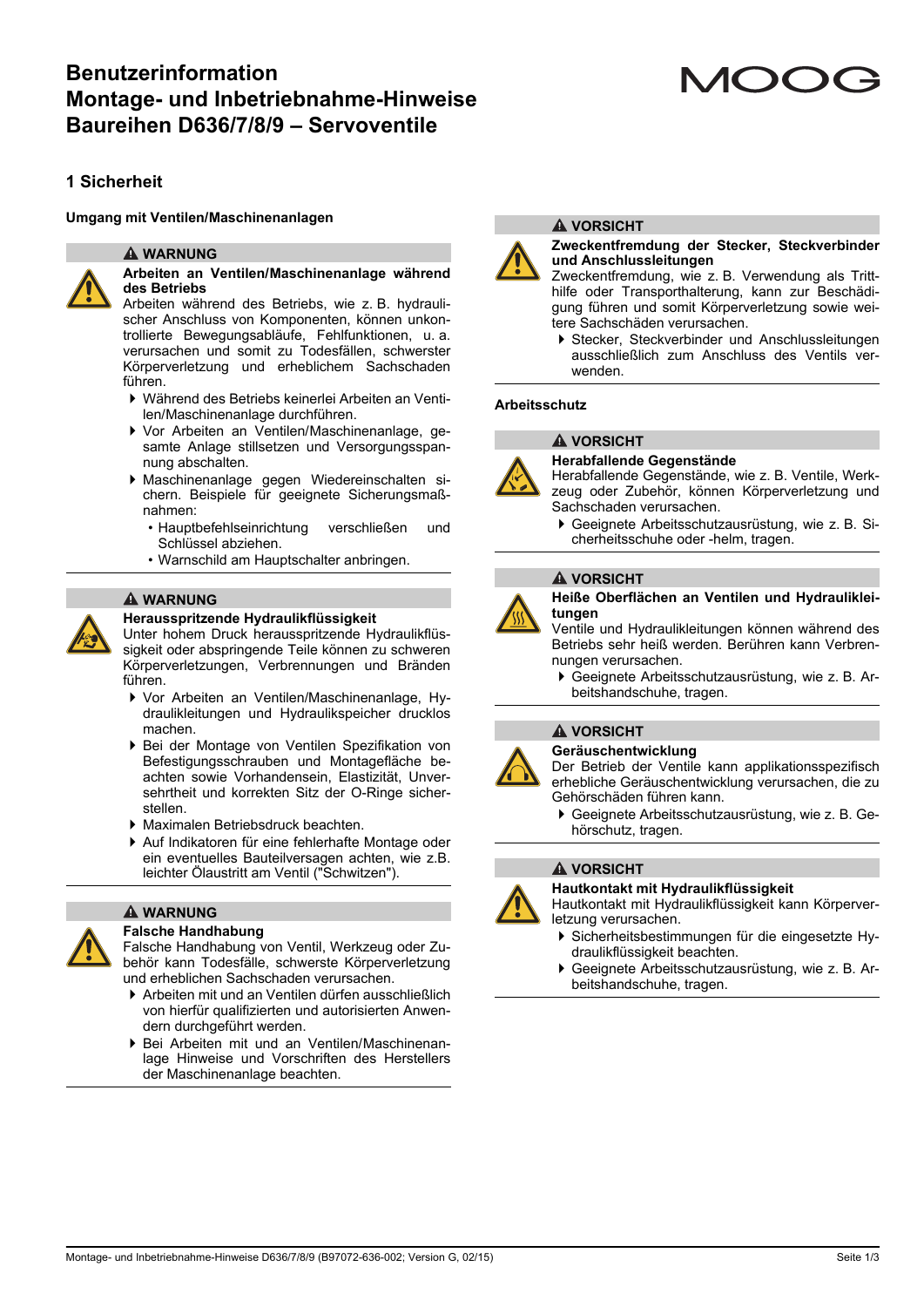# **2 Hydraulikflüssigkeit**

Hydrauliköl auf Mineralölbasis gemäß DIN 51524, Teil 1 bis 3, (ISO 11158).

Andere Hydraulikflüssigkeiten auf Anfrage.

Viskosität: 5…400 mm²/s, empfohlen 15…100 mm²/s.

Temperaturbereich: Umgebung T<sub>U</sub> $-20...60$  °C, Flüssigkeit  $T_F - 20...80 °C$ .

Sauberkeitsklasse: Gemäß ISO 4406:1999 mindestens Klasse 18/15/12, für erhöhte Standzeit Klasse 17/14/11.

Die Sauberkeit der Hydraulikflüssigkeit hat großen Einfluss auf Funktionssicherheit und Verschleiß. Um Störungen und erhöhten Verschleiß zu vermeiden, empfehlen wir die Hydraulikflüssigkeit entsprechend zu filtern.

**Spülanweisung:** Verwendung von Spülplatten oder Spülventilen gemäß den Vorschriften des Herstellers der Maschinenanlage.

# **3 Einbau**

#### **HINWEIS**

#### **Beschädigung durch Schmutz, Feuchtigkeit und Ozon- /UV-Einwirkung**

- Lagerung im Freien oder unter falschen klimatischen Bedingungen kann zu Korrosion führen und das Ventil beschädigen. Kondensation durch Temperaturschwankung kann zu internem Kurzschluss führen.
	- Bei einer Zwischenlagerung folgende Lagerbedingungen beachten:
		- Umgebungstemperatur empfohlen 15 bis 25 °C, zulässig –40 bis +80 °C, Temperaturschwankung  $< 10^{\circ}$ C
		- Relative Luftfeuchtigkeit < 65 % nicht kondensierend
		- Schwingungs- und stoßfreie Lagerung
	- Mit der Inbetriebnahme nach Transport bzw. Lagerung der Ventile so lange warten, bis die Ventile die Umgebungstemperatur angenommen haben.
- Schmutz und Feuchtigkeit können in das Ventil durch Öffnungen eindringen und das Ventil beschädigen. Dichtungen können durch Ozon- oder UV-Einwirkungen beschädigt werden.
	- Bei Lagerung und Transport Anbaustecker mit Staubschutzkappe verschließen und Staubschutzplatte auf die Montagefläche montieren.
	- Staubschutzkappen und Staubschutzplatte erst kurz vor der Ventilmontage abnehmen und für Lagerung und Transport aufbewahren.
	- Die bei Betrieb nicht verwendeten Ventilstecker (ohne eingesteckten Gegenstecker) mit Staubschutzkappe verschließen.

Modellnummer und Typ mit Angaben im Hydraulikschaltplan vergleichen. Das Ventil kann in jeder Lage, fest oder beweglich eingebaut werden. Die Entlüftungsschraube muss nach oben zeigen (nur bei D638/9).

**Montagefläche:** Auf Ebenheit (< 0,01 mm auf 100 mm) und Rauhtiefe (R<sub>a</sub> < 0,8 µm) prüfen. Beim Einbau des Ventils auf Sauberkeit des Ventils und der Umgebung achten.

**Befestigung:** Innensechskant-Schrauben (Güteklasse 10.9) gemäß EN ISO 4762 diagonal wechselnd anziehen.

| <b>IBaureihe</b> | Lochbild<br>gemäß<br><b>ISO 4401</b> | Innensechs-<br>kant-<br><b>Schraube</b> | <b>Stück</b> | Anzugs-<br>moment<br>[Nm] |
|------------------|--------------------------------------|-----------------------------------------|--------------|---------------------------|
| D636/8           | 03-03-0-05                           | M <sub>5</sub> x 55                     |              | 6.8                       |
| D637/9-P         | $05-05-0-05$                         | M6 x 40                                 |              | 11                        |
| D637/9-R         | $05-05-0-05$                         | M6 x 60                                 |              |                           |

# **4 Betriebsdruck**

Max. zulässiger Betriebsdruck p<sub>p</sub>: Siehe Typenschild.

# **5 Elektrischer Anschluss**

**Elektrische Sicherheit:** Der Schutzleiteranschluss ist mit dem Elektronikgehäuse oder Ventilkörper verbunden. Die verwendeten Isolierungen sind für den Schutzkleinspannungsbereich ausgelegt. Die Stromkreise der Feldbusanschlüsse sind nur funktional galvanisch von anderen angeschlossenen Stromkreisen getrennt.

Die Einhaltung der Sicherheitsvorschriften erfordert eine Isolierung vom Netz gemäß EN 61558-1 und EN 61558-2-6 und eine Begrenzung aller Spannungen gemäß EN 60204-1. Wir empfehlen die Verwendung von SELV-/PELV-Netzteilen. **Nennsignal:** Siehe Typenschild.

**Externe Sicherung je Ventil:** 2,0 A träge (bei D636/8) bzw. 3,15 A träge (bei D637/9)

**Wirkrichtung:** Bei positivem Signal (D–E) für 6+PE-Stecker oder bei positivem Signal (4–5) für 11+PE-Stecker ergibt sich Ventilöffnung P→A.

**Steckerbelegung:** Siehe Anschlussplan am Elektronikgehäuse, im Katalog oder auf der Einbauzeichnung.

**Anschluss:** Signalleitungen geschirmt, Schirm beidseitig auflegen und zusätzlich steuerungsseitig mit Bezugspotenzial (0 V) verbinden (wegen EMV). Schutzleiter anschließen. Technische Notiz TN 353 beachten.

# **6 Hydraulikanlage in Betrieb setzen**

Druckwerteinstellung, Entlüftungsvorschrift und Störmeldungen beachten!

# **7 Entlüften (nur bei D638/9)**

#### **WARNUNG**

#### **Herausspritzende Hydraulikflüssigkeit**

Unter hohem Druck herausspritzende Hydraulikflüssigkeit oder abspringende Teile können zu schweren Körperverletzungen, Verbrennungen und Bränden führen.

- Ventil und Verbraucher nur bei niedrigem Systemdruck von maximal 10 bar entlüften.
- Entlüftungsschraube vorsichtig ca. eine Umdrehung öffnen.

# **8 Nulleinstellung**

Die Nulleinstellung des Ventils sowie weitere Parametrierungen können über den Feldbus vorgenommen werden.

### **9 Service**

**Tausch der O-Ringe:** Die O-Ringe der Montageflächen dürfen vom Kunden getauscht werden. Dabei ist auf Sauberkeit des Ventils und der Umgebung zu achten.

**Transport/Lagerung:** Vor dem Transport eines Ventils die Ventilgrundfläche mit einer sauberen Staubschutzplatte oder Klebeband abdichten. Die Anbaustecker mit einer Staubschutzkappe abdichten. Ventil sorgfältig verpacken, damit es während des Transports oder der Lagerung zu keinen Beschädigungen kommt.

**Inspektion:** Nach einer Lagerdauer oder dem Betrieb von mehr als 5 Jahren empfehlen wir das Ventil von uns oder einem unserer autorisierten Servicestellen zu überprüfen um mögliche Folgeschäden oder Beschädigungen zu vermeiden. **Reparaturen:** Reparaturen dürfen nur von uns oder unseren

autorisierten Servicestellen durchgeführt werden.

**Die Auslieferung von reparierten Ventilen bzw. Austauschventilen erfolgt wie bei neuen Ventilen mit Werkseinstellung.** Daher müssen die Ventile vor der Wiederinbetriebnahme auf korrekte Konfiguration und eventuell geänderte Parametrierung überprüft werden. Der Anwender muss ggf. die ursprüngliche Konfiguration und Parametrierung des Herstellers der Maschinenanlage wiederherstellen.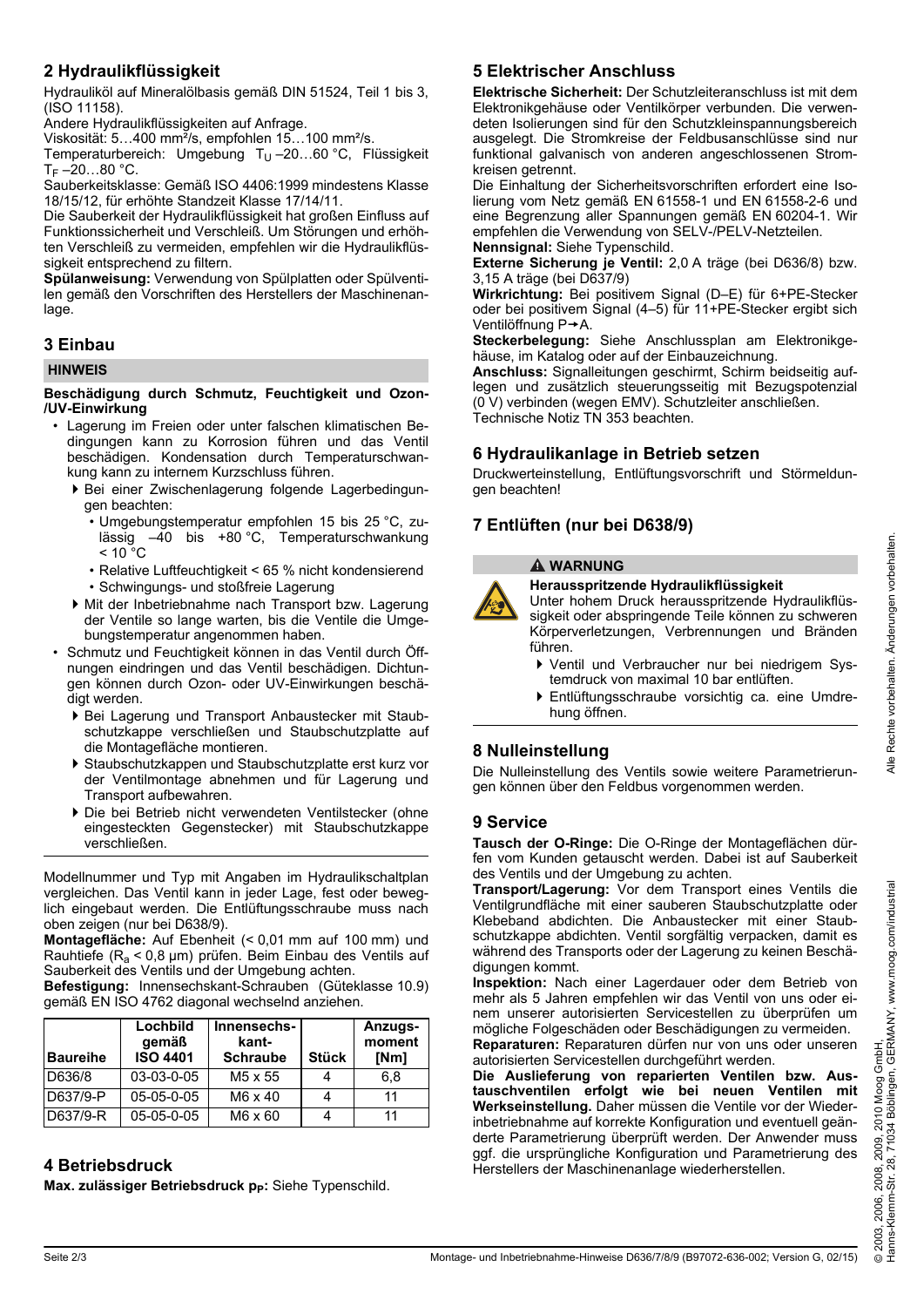# **10 Entsorgung**

Bei der Entsorgung der Ventile, der Ersatzteile oder des Zubehörs, der nicht mehr benötigten Verpackungen, der Hydraulikflüssigkeit oder der zur Reinigung verwendeten Hilfsmittel und Substanzen müssen die jeweils landesspezifisch gültigen Entsorgungsvorschriften und Umweltschutzbestimmungen beachtet werden!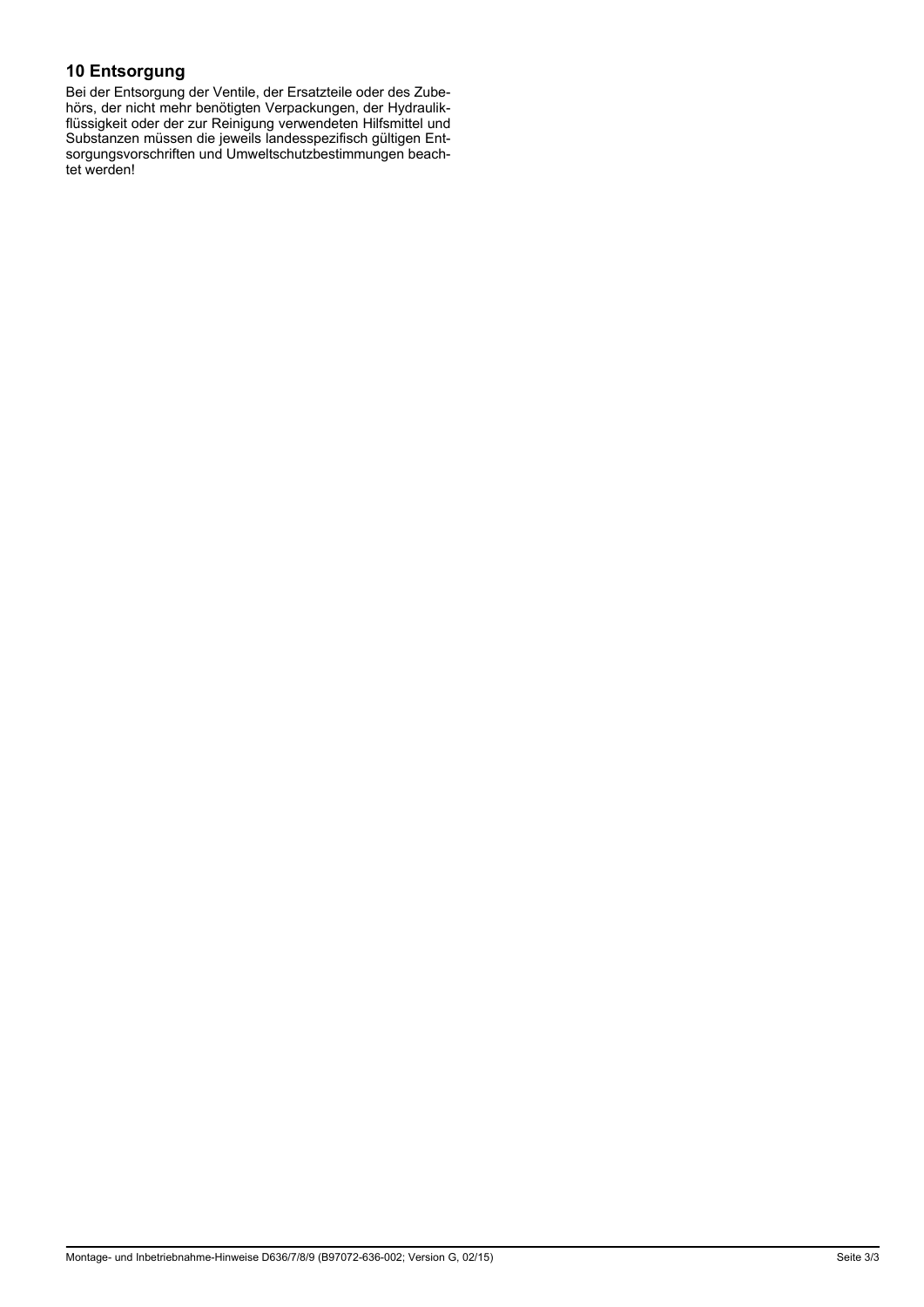# **1 Sécurité**

#### **Maniement des commandes hydrauliques/ installations Protection du travailleur**

#### **A AVERTISSEMENT**



**Manipulation sur les commandes pendant le fonctionnement**

Tout type de manipulation durant le fonctionnement, par exemple la connexion des composants, peut causer des mouvements incontrôlés et des malfonctionnements, dont peuvent résulter des dommages graves sur les personnes et sur le matériel.

- Pendant le fonctionnement, toutes opérations sur les commandes/installations sont à proscrire.
- Avant de commencer à travailler sur les commandes/installation, arrêter la machine et couper l´alimentation électrique.
- L´installation doit être sécurisée contre la mise en marche accidentelle. Exemple de mesure à prendre :
	- Fermer l´interrupteur central et enlever la clé.
	- Coller un avis de mise en garde sur l´interrupteur central.

#### **A AVERTISSEMENT**

#### **Fuite de fluide hydraulique**

Une forte pression peut entraîner des projections de liquide hydraulique ou l'expulsion de certaines pièces. Ces phénomènes peuvent causer de graves blessures corporelles, des brûlures et des incendies.

- Avant de manipuler les commandes/installations, s´assurer que les accumulateurs et conduites soit dépressurisés.
- Lors du montage des commandes, suivre les instructions concernant les vis et la surface de montage et assurer la présence, l´élasticité, l´intégrité et la position correcte des joints toriques.
- Respecter la pression maximale d´opération.
- Merci de prendre garde aux signes avant-coureurs, tels que les fuites légères ou une "transpiration" d'huile, qui pourrait indiquer une erreur d'assemblage ou une défaillance du produit.



#### **A AVERTISSEMENT**

#### **Manipulation incorrecte**

Des manipulations incorrectes sur les commandes/installations peuvent entrainer des malfonctionnements et des dommages graves sur les personnes et sur le matériel.

- Seules les personnes autorisées et qualifiées peuvent travailler avec/sur les commandes.
- Lors de travaux sur les commandes/installations suivre les instructions et informations du fabricant de la machine.

#### **A** ATTENTION



L´utilisation détournée des connecteurs, par exemple comme marchepied ou fixation pour le transport, peuvent entrainer des dommages matériels et corporels importants.

 Utiliser les connecteurs uniquement pour le branchement des commandes/installations



#### **A ATTENTION Objets tombants**

Des objets tombants comme par exemple commandes, outils et accessoires peuvent blesser des personnes ou endommager les biens.

 Porter l´équipement de sécurité adéquate comme par exemple des chaussures de sécurité ou un casque.

#### **ATTENTION**



**Surfaces chaudes des commandes et des conduites hydrauliques**

Les commandes et conduites hydrauliques peuvent chauffer durant le fonctionnement, d´ou un risque de brûlures en cas de contact.

 Porter l´équipement de sécurité adéquate comme par exemple des gants.

#### **A** ATTENTION

#### **Emissions sonores**

Suivant les applications, des émissions sonores plus ou moins élevées peuvent être engendrées par les commandes pouvant causer des damages auditifs.

 Porter l´équipement de sécurité adéquate comme par exemple des protections auditives.

#### **ATTENTION**

**Contact du fluide hydraulique avec la peau**

Le contact du fluide hydraulique avec la peau peut causer des blessures corporelles.

- Respecter les consignes de sécurité applicables au fluide hydraulique utilisé.
- Porter l´équipement de sécurité adéquate comme par exemple des gants.

### **2 Fluide hydraulique**

Huile hydraulique minérale suivant DIN 51524, parties 1 à 3,  $(ISO 11158).$ 

Autres fluides hydrauliques sur demande.

Viscosité: 5…400 mm²/s, recommendé 15…100 mm²/s.

Plage de température : Ambiance  $T_A = 20...60$  °C, fluide  $T_F - 20...80 °C$ .

Classe de propreté : Suivant ISO 4406:1999 inférieure à 18/15/12, pour une durée de vie élevée, une classe de 17/14/11 est recommandée.

La propreté du fluide hydraulique est essentielle pour garantir un fonctionnement correct et une durée de vie élevée. Afin d'éviter tout disfonctionnement et augmenter la durée de vie, nous recommandons de réaliser une filtration du circuit hydraulique adéquate.

**Rinçage :** Avant montage de la valve, le circuit hydraulique doit être rinçé selon les instructions du fabricant de la machine. Remplacer la valve par une plaque de rinçage ou une valve de rinçage.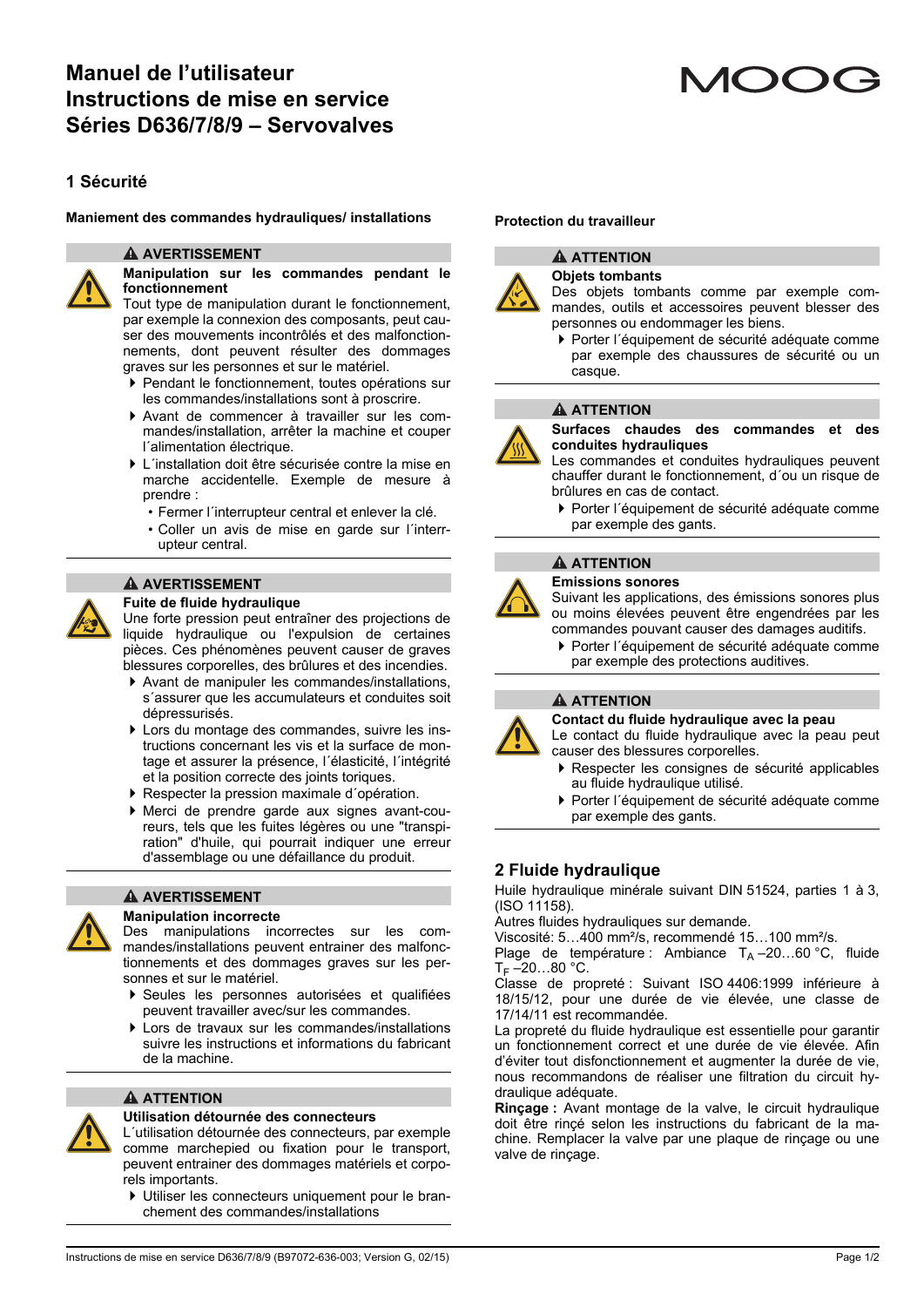# **3 Installation**

#### **AVIS**

#### **Dommages dus à la saleté, à l'humidité et aux effets de l'ozone/UV**

- L'entreposage de la servovalve à l'extérieur ou dans des conditions climatiques défavorables peut provoquer de la corrosion ou d'autres dommages. La condensation due à des variations de température peut entraîner des dysfonctionnements électroniques.
	- En cas d'entreposage temporaire, respectez les conditions de stockage suivantes :
		- Températures ambiantes recommandées : +15 à +25 °C, température autorisée : –40 à +80 °C, variation de température : < 10 °C
		- Humidité relative : < 65 % sans condensation
		- Veillez à ce que le lieu de stockage des servovalves soit soumis à un niveau minimum de choc et de vibration
	- Après le transport ou le stockage, attendez que les servovalves aient atteint la température ambiante avant de les mettre en service.
- La saleté et l'humidité peuvent pénétrer dans la servovalve à travers les ouvertures et l'endommager. Les joints peuvent être endommagés par les effets de l'ozone et des UV.
	- Pendant le stockage et le transport, scellez les connecteurs à l'aide de capuchons de protection anti-poussière et installez la plaque de transport sur la surface de montage.
	- Enlevez les capuchons de protection anti-poussière et la plaque de transport juste avant de monter les valves et conservez les emballages à des fins de stockage et de transport ultérieurs.
	- Scellez à l'aide de capuchons de protection tous les connecteurs de la valve qui ne sont pas utilisés (sans connecteur monté).

Vérifier que le numéro de modèle et le type correspondent à ceux définis par le schéma hydraulique. La valve peut être montée dans n'importe quelle position, fixe ou mobile. La vis d'évent doit déboucher vers le haut (seulement D638/9).

**Surface de montage:** Vérifier la planéité de la surface de montage (< 0,01 mm sur 100 mm) et son état de surface  $(R_a < 0.8 \mu m)$ . Nettoyer soigneusement la valve et l'environnement avant l'installation.

**Montage:** Utiliser des vis de fixation (classe 10.9) suivant EN ISO 4762. Serrer alternativement dans des directions diagonales.

| <b>Série</b> | Plan de pose<br>suivant<br><b>ISO 4401</b> | Vis de<br>fixation | Quant. | Couple<br>[Nm] |
|--------------|--------------------------------------------|--------------------|--------|----------------|
| D636/8       | 03-03-0-05                                 | M5 x 55            |        | 6.8            |
| D637/9-P     | 05-05-0-05                                 | $M6 \times 40$     |        | 11             |
| D637/9-R     | $05-05-0-05$                               | $M6 \times 60$     |        | 11             |

# **4 Pression de service**

**Pression de service maximale p<sub>p</sub>** : Se référer à la plaque signalétique.

# **5 Raccordement électrique**

**Sécurité électrique :** Le raccord du conducteur de protection est relié à l'électronique ou au corps de la valve. Les isolations utilisées sont conçues pour la gamme des très basses tensions de sécurité. Les circuits électriques des raccords de bus de terrain sont seulement isolés galvaniquement des autres circuits électriques raccordés.

Le respect des consignes de sécurité exige une isolation du secteur selon EN 61558-1 et EN 61558-2-6 et une limitation de toutes les tensions selon EN 60204-1. Nous recommandons l'utilisation d'alimentations SELV/PELV.

**Signal nominal :** Se référer à la plaque signalétique.

**Fusible externe par commande :** 2,0 A fusible moyennement retardé (pour D636/8) ou 3,15 A fusible moyennement retardé (pour D637/9)

**Sens de fonctionnement :** Un signal positif (D–E) pour connecteur 6+PE ou (4–5) pour connecteur 11+PE provoque une ouverture de la valve dans le sens  $P \rightarrow A$ .

**Câblage connecteur :** Voir le schéma de câblage sur l'étiquette du boîtier électronique, au catalogue ou au plan d'encombrement.

**Raccordement :** Câbles protégés, la protection doit être raccordée aux deux extrémités et également connectée au 0 V de référence du côté contrôleur (amélioration CEM). Raccorder la mise à la terre.

Observer les instructions de la note technique TN 353.

# **6 Mise en service du système hydraulique**

Porter une attention particulière au réglage de la pression, à la purge du circuit et aux signaux d'alarme.

# **7 Purge (seulement D638/9)**

### **A AVERTISSEMENT**

**Fuite de fluide hydraulique**

Une forte pression peut entraîner des projections de liquide hydraulique ou l'expulsion de certaines pièces. Ces phénomènes peuvent causer de graves blessures corporelles, des brûlures et des incendies.

- Commande et cylindre sont à purger à une pression inférieure à 10 bar.
- Ouvrir d´un tour la vis de purge

# **8 Adjustement du zéro**

L'ajustement du zéro et les autres paramètres peuvent être effectués via le bus de terrain.

# **9 Service**

**Remplacement des joints toriques :** Les joints toriques des surfaces de montage peuvent être remplacés par le client. Il faut assurer une propreté impeccable de la valve et de l'environnement de travail.

**Transport/stockage :** Avant le transport, scellez la base de la valve à l'aide d'une plaque de transport propre ou de ruban adhésif. Scellez le connecteur à l'aide d'un capuchon de protection anti-poussière. Emballez la valve soigneusement de façon à ne pas l'endommager pendant le transport ou le stockage.

**Inspection :** Après une période de stockage ou d'inutilisation supérieure à 5 ans, nous recommandons de faire inspecter la valve par un centre de service agréé afin d'éviter tout dommage

**Réparations :** les réparations sont effectuées uniquement par Moog ou par un partenaire autorisé.

**Des valves réparées ou des valves de remplacement sont livrées avec des réglages correspondant à ceux d'une valve neuve.** Par suite, une vérification de la configuration et une modification des paramètres doivent être effectuées avant réinstallation. Si besoin, l'utilisateur devra restaurer la configuration et les paramètres d'origine introduits par le fabricant de la machine.

# **10 Lors de la mise au rebut/déchets**

Lors de la mise au rebut, en déchèterie, de la commande, accessoire, emballage, fluide hydraulique et nettoyant, la règlementation en vigueur sur le traitement des déchets dans le pays concerné doit être appliquée.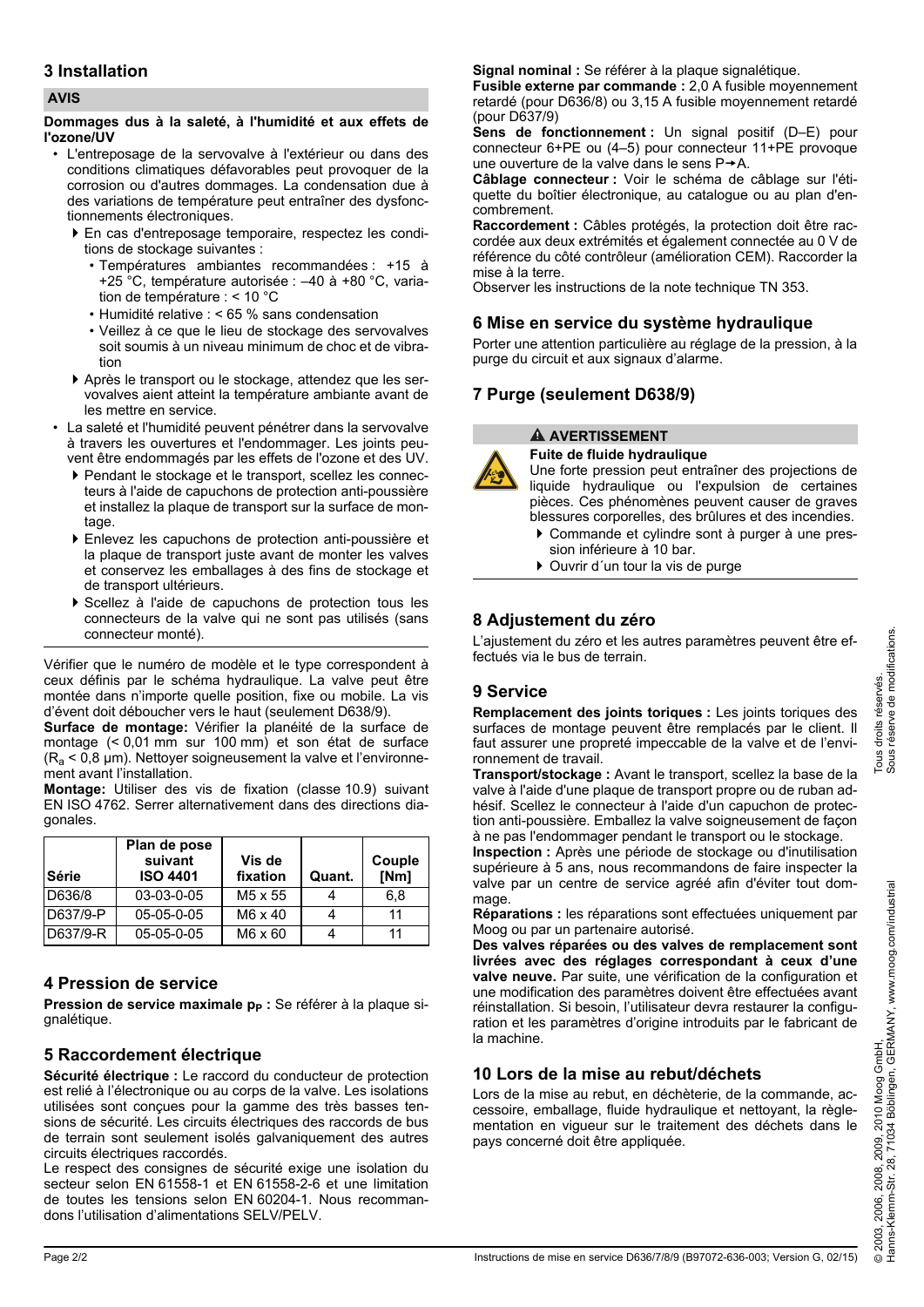# **Manuale dell'utilizzatore Istruzioni di montaggio ed installazione Serie D636/7/8/9 – Servovalvole**

# **1 Sicurezza**

**Maneggiare valvole/impianti meccanici**

#### **A** AVVERTENZA



#### **Lavorare sulle valvole/impianti meccanici durante il funzionamento**

I lavori che vengono eseguiti durante il funzionamento, come per. es l'allacciamento idraulico di componenti, possono causare movimenti non controllati, disfunzioni ed altro e di conseguenza possono portare a decessi, gravissime lesioni corporee e notevoli danni materiali.

- Non eseguire alcun lavoro su valvole durante il loro funzionamento/impianti meccanici.
- Fermare l'intero impianto e disinserire l'alimentazione elettrica prima di iniziare a lavorare su valvole/impianti meccanici.
- Assicurare l'impianto meccanico contro un eventuale riaccensione. Esempi per adeguate misure di sicurezza:
	- Chiudere il quadro generale di comando e togliere la chiave.
	- Applicare un cartello di avvertimento sull'interruttore generale.

#### **AVVERTENZA**

#### **Fuoriuscita di liquido idraulico**



La fuoriuscita a forte getto di liquido idraulico e pezzi che si staccano possono causare gravi lesioni corporee, bruciature e incendi.

- Depressurizzare condutture idrauliche e serbatoi idraulici prima di effettuare lavori su valvole/impianto meccanico.
- Durante il montaggio delle valvole osservare le specifiche delle viti di fissaggio e della superficie di montaggio nonché accertarsi della presenza, dell'elasticità, integrità e della sede corretta degli O-ring.
- Rispettare la massima pressione di lavoro.
- Fare attenzione ai segnali come leggere perdite d'olio o eventuali trasudazioni che possono indicare un errore di assemblaggio e/o un guasto del componente.

# **A** AVVERTENZA

#### **Scorretta manipolazione**

Una scorretta manipolazione di valvole, utensili o attrezzature può causare decessi, gravissime lesioni corporee e notevoli danni materiale.

- Lavori con e su valvole possono essere eseguiti esclusivamente da utilizzatori specificamente qualificati ed autorizzati.
- Durante i lavori con e su valvole/impianto meccanico osservare le indicazioni e le prescrizioni del produttore dell'impianto meccanico.

# **ATTENZIONE**

#### **Uso improprio delle spine, dei collegamenti di spine e di condutture di giunzione**

Un uso improprio come p.es. appoggio per il piede o come aggancio per il trasporto può causare danni e di conseguenza lesioni corporee ed ulteriori danni materiali.

 Usare spine, collegamenti di spine e condutture di giunzione esclusivamente per l'allacciamento della valvola.

**Protezione durante il lavoro**

#### **ATTENZIONE**



# **Caduta di oggetto**

La caduta di oggetti, come p.es valvole, utensili o attrezzature, può causare lesioni corporee e danni materiali.

 Indossare adeguate attrezzature di lavoro protettive come p.es. scarpe antinfortunistiche e casco protettivo.

#### **ATTENZIONE**



**Superfici roventi su valvole e condutture idrauliche**

Durante il funzionamento le valvole e le condutture idrauliche possono diventare estremamente calde. Il contatto con essi può causare bruciature.

 Indossare adeguato abbigliamento di lavoro protettivo, come p.es. guanti protettivo.

#### **ATTENZIONE**

#### **Emissione di rumori**

Il funzionamento delle valvole può causare un notevole emissione rumorosa a causa delle specifiche applicazioni, questi rumori possono portare a danni dell'udito.

▶ Portare adequate (D.P.I.) Dispositivi protezione individuale p.es. cuffie per la protezione dell'udito.

#### **A ATTENZIONE**



**Contatto con la pelle del fluido idraulico**

Il fluido idraulico a contatto con la pelle può causare lesioni cutanee.

- Rispettare le prescrizioni di sicurezza per il fluido idraulico impiegato.
- Indossare adeguato abbigliamento di lavoro protettivo, come p.es. guanti protettivo.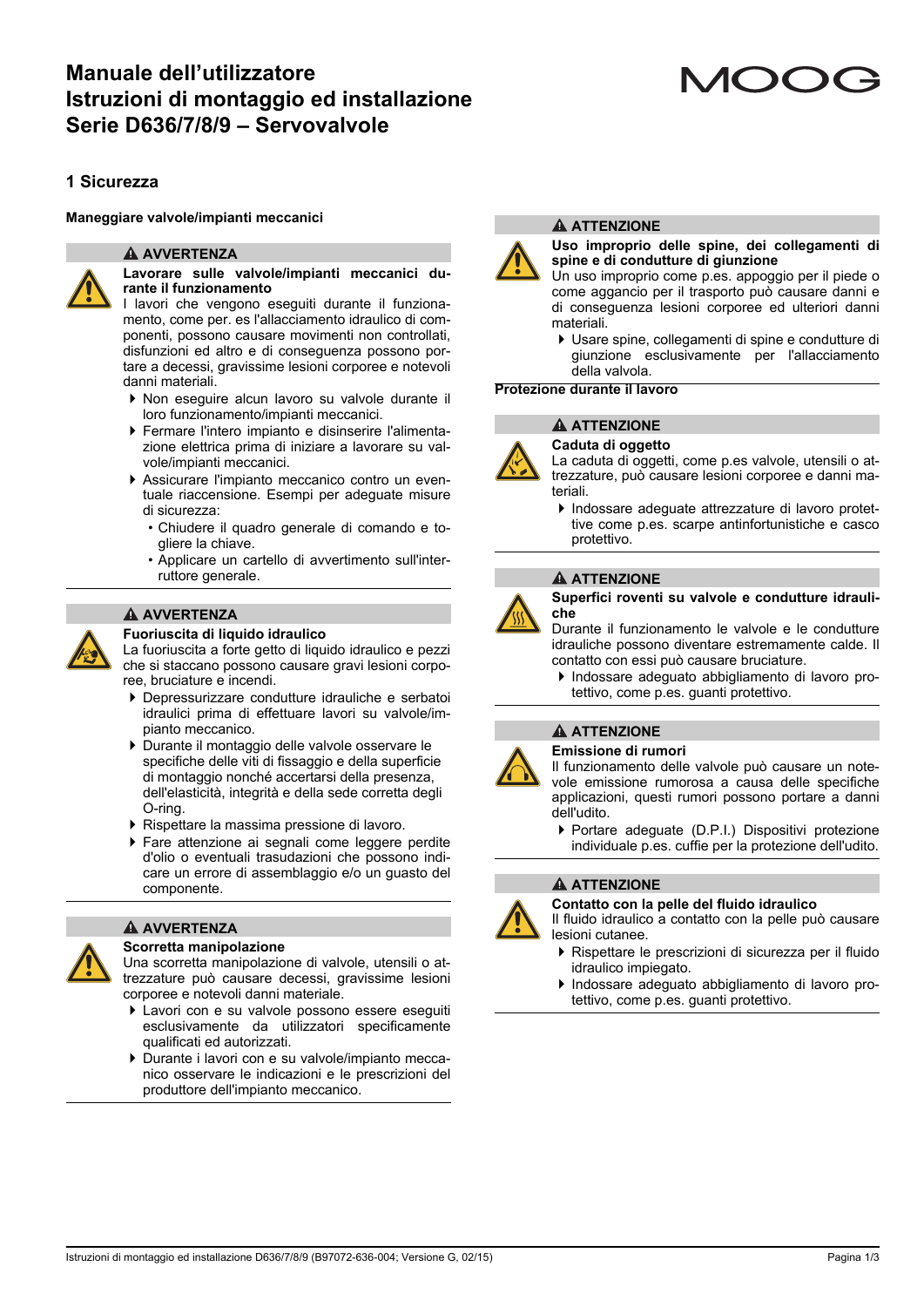# **2 Fluido idraulico**

Fluido idraulico a base di olio minerale secondo DIN 51524, parti da 1 a 3, ISO 11158).

Altri fluidi idraulici a richiesta.

Viscosità: 5…400 mm²/s, raccomandato 15…100 mm²/s.

Campo di variazione della temperatura: Ambiente  $T_A - 20...60$  °C, fluido  $T_F - 20...80$  °C.

Classe di pulizia: Secondo ISO 4406:1999 al minimo classe 18/15/12, per una pulizia standard, per una pulizia migliore rispettare le classi 17/14/11.

La pulizia del fluido idraulico incide sulla sicurezza di funzionamento e sull'usura. Per evitare malfunzionamenti e usure, raccomandiamo di filtrare il fluido idraulico conformemente.

**Istruzioni di flussaggio:** Usare piastre di flussaggio, valvole di flussaggio in base alle istruzioni della casa costruttrice della macchina.

# **3 Installazione**

#### **AVVISO**

**Danni dovuti agli effetti dello sporco, dell'umidità e dell'ozono/UV**

- Lo stoccaggio all'aperto o in condizioni climatiche errate può causare la corrosione o altri danni alla valvola. La condensa dovuta alle variazioni di temperatura può provocare malfunzionamenti elettrici.
	- In caso di stoccaggio temporaneo, rispettare le seguenti condizioni di immagazzinamento:
		- Temperatura ambiente raccomandata: da +15 a +25 $\degree$ C, temperatura ammissibile: da -40 a +80  $\degree$ C, variazione di temperatura: < 10 °C
		- Umidità relativa: < 65 %, senza condensa
		- Assicurarsi che nell'ambiente di stoccaggio delle valvole le vibrazioni e gli urti siano minimi
	- In seguito al trasporto o allo stoccaggio delle valvole, attendere che abbiano raggiunto la temperatura ambiente prima di metterle in servizio.
- Sporco e umidità possono infiltrarsi nella valvola attraverso le aperture e danneggiarle. Le guarnizioni potrebbero danneggiarsi a causa degli effetti dell'ozono e dei raggi ultravioletti.
	- Durante lo stoccaggio e il trasporto, chiudere i connettori con le protezioni antipolvere, e installare la piastra di protezione sulla superficie di montaggio.
	- Rimuovere le protezioni antipolvere e la piastra di protezione solo immediatamente prima del montaggio delle valvole, e conservare i materiali di imballaggio per lo stoccaggio e il trasporto futuri.
	- Chiudere con le protezioni antipolvere tutti i connettori della valvola che non sono utilizzati durante il funzionamento (senza connettore di accoppiamento).

Comparare il numero di modello e il tipo con riferimento allo schema idraulico. La valvola può essere montata, fissa o mobile, con un qualsiasi orientamento. La vite di sfiato aria, deve essere rivolta verso l'alto (soltanto D638/9).

**Superficie di montaggio:** Testare la superficie di montaggio riguardo alla planarità (< 0,01 mm su 100 mm) e rugosità  $(R_a < 0.8 \mu m)$ . Attenzione alla pulizia della valvola e dell'ambiente al momento dell'installazione della stessa.

**Montaggio:** Viti con esagono incassato (grado di resistenza 10.9) secondo EN ISO 4762. Serrare incrociando.

| Serie    | <b>Attacchi</b><br>secondo<br><b>ISO 4401</b> | Viti con<br>esagono<br>incassato | Q.tà | Copia di<br>serraggio<br>[Nm] |
|----------|-----------------------------------------------|----------------------------------|------|-------------------------------|
| D636/8   | 03-03-0-05                                    | M <sub>5</sub> x 55              |      | 6.8                           |
| D637/9-P | $05-05-0-05$                                  | $M6 \times 40$                   |      | 11                            |
| D637/9-R | 05-05-0-05                                    | $M6 \times 60$                   |      | 11                            |

# **4 Pressione operativa**

Pressione massima di esercizio p<sub>p</sub>: Vedere la targhetta.

# **5 Connessione elettrica**

**Sicurezza elettrica:** Il collegamento a terra è connesso con l'elettronica o con il corpo della valvola. Gli isolamenti impiegati sono destinati alla protezione per bassa tensione. I circuiti elettrici dei collegamenti per bus di campo sono solamente isolati galvanicamente dagli altri circuiti connessi.

Il rispetto delle norme di sicurezza richiede l'isolamento dalla rete secondo EN 61558-1 e EN 61558-2-6 nonché la limitazione di tutte le tensioni secondo EN 60204-1. Si consiglia l'impiego di alimentatori SELV/PELV.

**Segnale nominale:** Vedere la targhetta.

**Fusibile esterno per ciascuna valvola:** 2,0 A ritardato (per D636/8) o 3,15 A ritardato (per D637/9)

**Fasamento della valvola:** Con segnale positivo (D–E) per connettore 6+PE oppure (4–5) per connettore 11+PE, l'apertura della valvola è  $P \rightarrow A$ .

**Cablaggio del connettore:** Vedere l'etichetta dello schema di collegamento attaccata alla custodia dell'elettronica oppure far riferimento allo schema di installazione del catalogo.

**Connessione:** Il cavo deve essere schermato, la schermatura va collegata ad entrambe le estremità, e inoltre va collegato al potenziale di riferimento (0 V) sul lato del controllo, per migliorare la CEM. Collegare il terminale di messa a terra. Prego attenersi al bollettino tecnico TN 353.

# **6 Avviamento del sistema idraulico**

Fare attenzione alla taratura della pressione, alle istruzioni di spurgo dell'aria ed ai messaggi di allarme!

# **7 Degasaggio (soltanto D638/9)**



**A** AVVERTENZA

**Fuoriuscita di liquido idraulico** La fuoriuscita a forte getto di liquido idraulico e pezzi che si staccano possono causare gravi lesioni corporee, bruciature e incendi.

- Degasare la valvola e l'utilizzatore solo a bassa pressione nel sistema, max. 10 bar.
- Svitare attentamente la vite di degasaggio di ca. un giro.

# **8 Regolazione dello zero**

L'azzeramento della valvola, nonché i parametri della stessa, possono essere effettuati mediante il collegamento field bus.

# **9 Manutenzione**

**Cambio delle guarnizioni O-ring:** Gli O-ring sulle superfici di montaggio possono essere sostituiti dal cliente. Prestare attenzione alla pulizia della valvola e dell'area circostante.

**Trasporto/stoccaggio:** Prima di effettuare il trasporto, sigillare la base della valvola utilizzando una piastra di trasporto pulita o del nastro adesivo. Sigillare il connettore utilizzando una protezione antipolvere. Imballare accuratamente la valvola affinché non venga danneggiata durante il trasporto o lo stoccaggio.

**Controllo:** Se la valvola resta in magazzino o non viene utilizzata per un periodo superiore a 5 anni, è opportuno farla controllare presso un centro di assistenza autorizzato per prevenire possibili danni.

**Riparazioni:** Riparazioni possono essere eseguita solamente dal noi o da nostri concessionari autorizzati.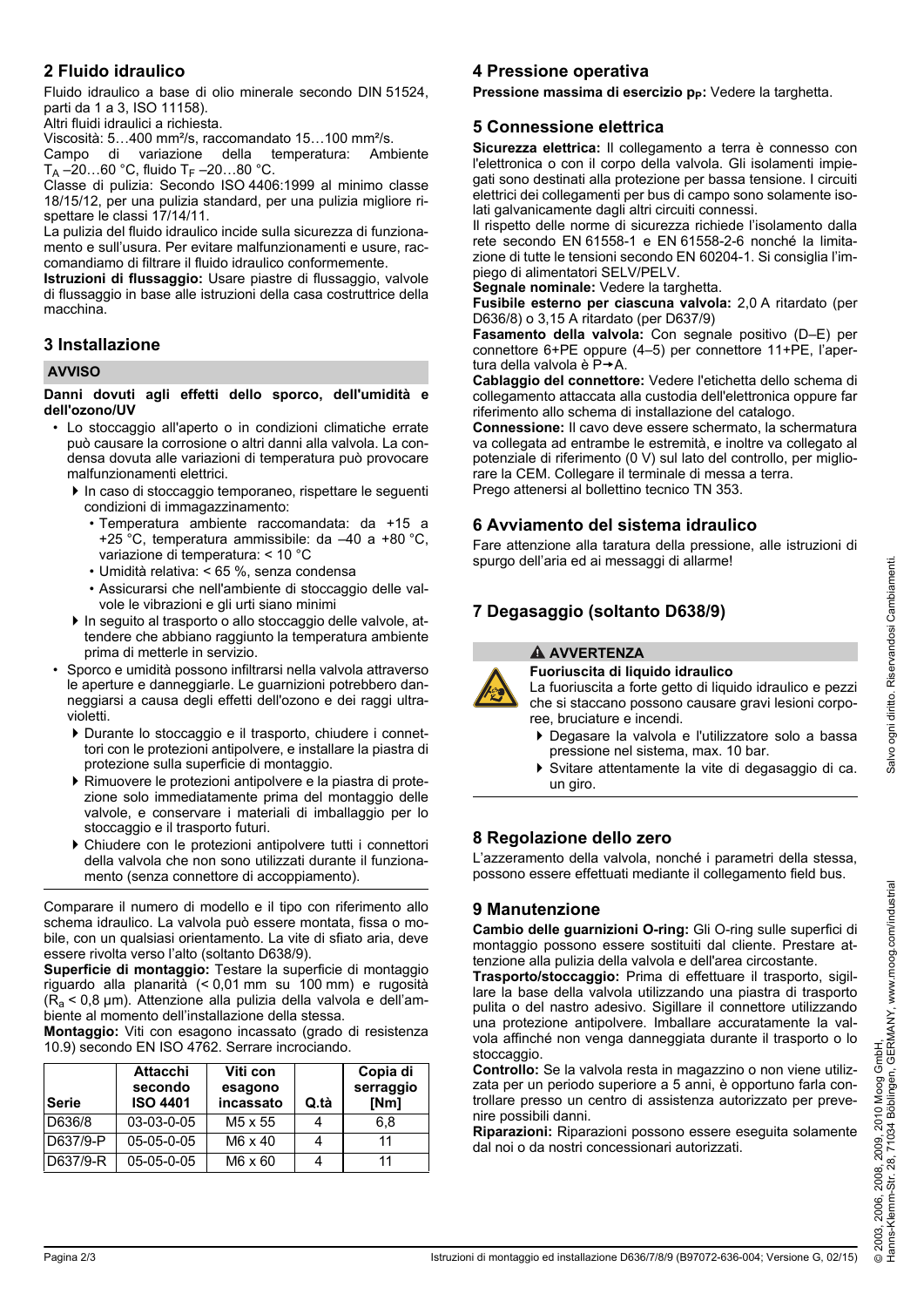**Le valvole riparate o sostituite vengono rese come fossero nuove con le tarature di fabbrica.** Prima di mettere in funzione le valvole bisogna controllare la loro corretta configurazione ed eventuali cambiamenti dei parametri. L´utente deve eventualmente ripristinare la configurazione ed i parametri originari dell´azienda produttrice dei macchinari ed impianti.

#### **10 Smaltimento**

Per lo smaltimento delle valvole, parti di ricambio o accessori, materiali d'imballo non più utilizzati, liquidi idraulici oppure detergenti o altre sostanze utilizzate per la pulizia, devono essere rispettate le locali leggi per lo smaltimenti e le locali disposizioni per la protezione dell'ambiente!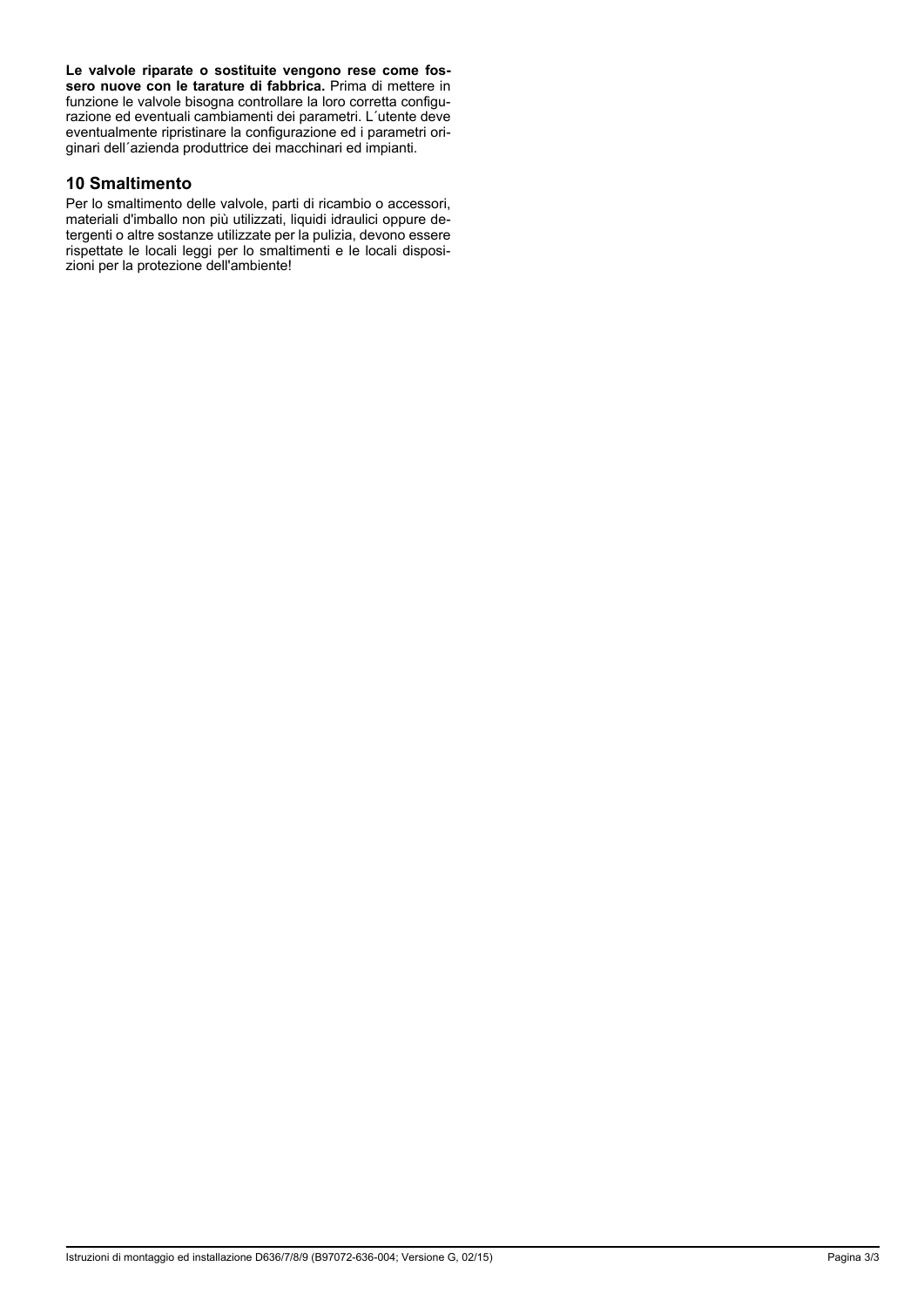# **Manual del usuario Instrucciones de montaje y puesta en marcha Series D636/7/8/9 – Servoválvulas**

# **1 Seguridad**

#### **Trato de válvulas/instalaciones**

#### **ADVERTENCIA**



#### **Labores sobre válvulas/instalaciones durante funcionamento**

Todo tipo de labores durante el funcionamento, por ejemplo conexión de componentes, pueden causar movimientos no controlados ó malfuncionamiento, causando muerte, lesiones graves y daños materiales considerables.

- Queda prohibido realizar cualquier tipo de obras en válvulas/instalaciones mientras éstas estén en funcionamiento.
- Antes de empezar cualquier tipo de obra sobre válvulas/instalaciones hay que parar toda la instalación y desconectar la alimentación eléctrica.
- La instalación debe ser asegurada contra la puesta en marcha accidental. Ejemplos de medidas adecuadas:
	- Cerrar el mando central y guardar la llave.
	- Colocar un aviso sobre el mando central.

#### **ADVERTENCIA**

#### **Salpicaduras de líquido hidráulico**

Las salpicaduras de líquido hidráulico o piezas desprendidas que se producen bajo alta presión pueden causar lesiones graves, quemaduras o incendios.

- Antes de iniciar obras en válvulas, deberán asegurarse de que todas las tuberías hidráulicas y el acumulador hidráulico estén libre de presión.
- Durante el montaje de la válvula se deberán acatar las especificaciones técnicas de los tornillos de fijación y de la superficie de montaje. Igualmente hay que comprobar que estén presentes las juntas tóricas de los puertos, que estén intactas, que su elasticidad sea suficiente y que estén en su posición correcta.
- Aténgase a las indicaciones de la presión maxima del sistema.
- Por favor, preste atención a señales como una ligera fuga de aceite o "sudor" lo que puede indicar un error de montaje y / o fallo de un componente.



#### **ADVERTENCIA Trato no apropriado**

El trato no apropriado de las válvulas, las herraminetas ó los accesorios puede causar muerte, lesiones graves y daños materiales considerables.

- Obras sobre y con válvulas han de llevarse a cabo por parte de usuarios debidamente instruidos y autorizados.
- Aténgase siempre las instruciones y los avisos del fabricante de la máquina durante todo tipo de trabajo sobre las válvulas.



#### **ATENCIÓN**

#### **Mal uso de conectores y tuberías de toma**



Cualquier tipo de mal uso, por ejemplo utilizarlos como escalón, asa ó otro tipo de apoyo de transporte puede causar lesiones graves y daños materiales considerables.

 Usen conectores y tuberías de toma solo para conectar con la válvula.

#### **Seguridad en el trabajo**

# **ATENCIÓN**

**Objetos que se caen**

- Objetos que se caen, como válvulas, herramientas ó accesorios pueden causar lesiones graves y daños materiales considerables.
- Vestir equipo protector adecuado, como zapatos de seguridad ó cascos.

#### **ATENCIÓN**



**Superficies muy calientes en válvulas y tuberías hidráulicas**

Las válvulas y las tuberias hidráulicas pueden alcanzar temperaturas muy elevadas durante el funcionamiento. Tocarlas puede causar quemaduras.

▶ Vestir equipo protector adecuado, como quantes.

# **ATENCIÓN**

**Generación de ruido**

El funcionamiento de válvulas, en algunas aplicaciones, puede producir un nivel de ruido muy elevado que puede causar daños al oído.

 Usar equipo protector adecuado, por ejemplo protección auditiva.

#### **A ATENCIÓN**

**Contacto de la piel con liquido hidráulico**

Contacto de la piel con liquido hidráulico puede causar heridas.

- Respete los avisos de seguiridad para el liquido hidráulico en uso.
- Vestir equipo protector adecuado, como guantes.

# **2 Fluido hidráulico**

Aceite hidráulico de origen mineral según la norma DIN 51524, partes 1 a 3, (ISO 11158).

Otros líquidos hidráulicos bajo pedido.

Viscosidad: 5…400 mm²/s, recomendado 15…100 mm²/s.

Rango de temperaturas: Ambiente  $T_A = 20...60$  °C, fluido T<sub>F</sub> –20…80 °C.

Código de limpieza (para el aceite hidráulico): Según ISO 4406:1999 utilizar como mínimo un aceite de código 18/15/12, para mayor duración utilizar código 17/14/11.

La limpieza del fluido hidráulico influye considerablemente en la seguridad de funcionamiento, los desgastes y las roturas. Para evitar malfuncionamiento y aumento de problemas, recomendamos una filtración adecuada del fluido.

**Instrucciones de limpieza:** Uso de placas o válvulas de lavado acuerdo a las indicaciones del fabricante de la máquina.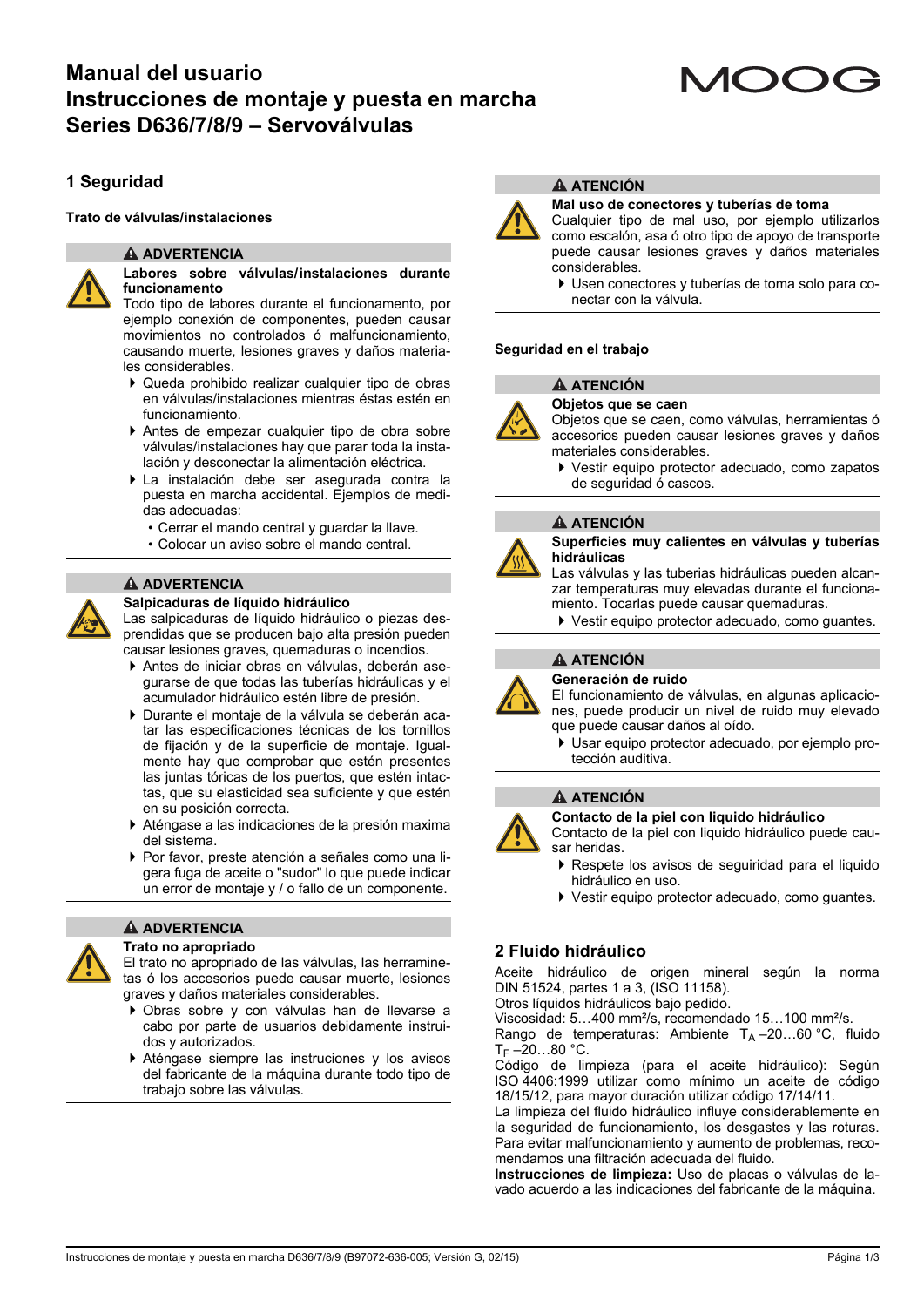# **3 Montaje**

#### **AVISO**

#### **Daños debidos a la suciedad, a la humedad, a los efectos del ozono y a los rayos UV**

- El almacenamiento en el exterior o en condiciones climáticas desfavorables puede causar corrosión y otros daños a la válvula. La condensación causada por las fluctuaciones de la temperatura pueden causar fallos en el funcionamiento de la electrónica.
	- En caso de almacenamiento, cumpla las siguientes condiciones de almacenamiento:
		- Temperatura ambiente recomendada: de +15 a +25 $\degree$ C, temperatura admisible: de  $-40$  a +80  $\degree$ C, fluctuación de temperatura: < 10 °C
		- Humedad relativa: < 65 % sin condensación
		- Asegúrese de que las variaciones de temperatura y humedad en el lugar en que se almacenan las válvulas son mínimas.
	- Después del transporte o el almacenamiento de las válvulas, espere hasta que hayan alcanzado la temperatura ambiente antes de ponerlas en marcha.
- La suciedad y la humedad pueden penetrar en la válvula a través de las aberturas u orificios y causar daños. Las juntas pueden resultar dañadas a causa de los efectos del ozono y la radiación UV.
	- Durante el almacenamiento y el transporte, selle los conectores con los tapones de protección para el polvo y coloque la placa de protección para el transporte en la superficie de montaje.
	- No retire los tapones de protección para el polvo y la placa de protección para el transporte hasta inmediatamente antes de montar las válvulas y guarde el material de embalaje para un futuro almacenamiento y transporte.
	- Selle cualquier conector de válvula que no se vaya a utilizar con los tapones de protección (sin el conector de acoplamiento).

Comparar el nº de modelo y el tipo con los datos del esquema de conexiones hidráulicas. La válvula puede ser montada en cualquier posición, fijo ó movible. El tornillo de purgar el aire debe quedar siempre mirando hacia arriba. (solo D638/9).

**Superficie de montaje:** Comprobar la planidad (< 0,01 mm en 100 mm) y la profundidad de las rugosidades  $(R_a < 0.8 \mu m)$ . Al colocar la válvula, tener en cuenta que tanto ésta como el entorno de montaje estén limpios.

**Fijación:** Tornillos de cabeza hexagonal interior (calidad 10.9) según norma EN ISO 4762, atornillar alternando diagonalmente.

| Serie    | <b>Asiento</b><br>según<br><b>ISO 4401</b> | Tornillo de<br>cabeza hexa-<br>gonal interior | $No$ uni-<br>dades | Par de<br>apriete<br>[Nm] |
|----------|--------------------------------------------|-----------------------------------------------|--------------------|---------------------------|
| D636/8   | 03-03-0-05                                 | M <sub>5</sub> x 55                           |                    | 6.8                       |
| D637/9-P | 05-05-0-05                                 | M6 x 40                                       |                    | 11                        |
| D637/9-R | $05-05-0-05$                               | M6 x 60                                       |                    | 11                        |

# **4 Presión de trabajo**

Presión max. de trabajo admitida p<sub>p</sub>: Véase placa de características.

# **5 Conexión eléctrica**

**Seguridad eléctrica:** La toma del cable de protección a tierra va unido a la carcasa electrónica o bien al cuerpo de válvula. El aislamiento utilizado ha sido dimensionado para el rango de tensiones pequeñas de protección. Los circuitos de corriente de las conexiones de bus de campo van separados solamente de modo funcional, galvánicamente del resto de los circuitos de corriente conectados.

El cumplimiento de las normativas de seguridad exige un aislamiento de la red conforme a la EN 61558-1 y EN 61558-2-6 así como una limitación de todas las tensiones conforme a la EN 60204-1. Recomendamos el uso de fuentes de alimentación de SELV/PELV

**Señal nominal:** Véase placa de características.

**El fusible externo de la válvula:** 2,0 A lento (para D636/8) y 3,15 A lento (para D637/9)

**Sentido del flujo:** Una señal positiva (D–E) en conectores 6+PE o (4–5) en conectores 11+PE abre la válvula de P $\rightarrow$ A.

**Asignación de pins en los conectores:** Véase diagrama de conexión en la carcasa electrónica, en el catálogo o en el plano de montaje.

**Conexión:** Líneas de señal apantalladas, con pantalla conectada en ambos extremos y adicionalmente conectada al cero de referencia de potencial (0 V) en el lado del control para mejorar EMC. Conectar el conductor de protección. Seguir la nota técnica TN 353.

# **6 Puesta en funcionamiento el sistema hidráulico**

Tener en cuenta el ajuste de los valores de presión, instrucciones de purgado e indicaciones de fallos.

# **7 Purgar el aire (solo D638/9)**

### **ADVERTENCIA**



**Salpicaduras de líquido hidráulico** Las salpicaduras de líquido hidráulico o piezas desprendidas que se producen bajo alta presión pueden causar lesiones graves, quemaduras o incendios.

- Solamente purgar el aire si hay presión baja en el sístema hidráulico, como máximo 10 bar.
- Abrir cuidadosamente el tornillo de purgar el aire girando solamente una vuelta.

# **8 Ajuste del cero**

El ajuste del cero de la válvula, así como otras parametrizaciones, se pueden llevar a cabo en el bus de campo (fieldbus).

# **9 Servicio**

**Cambio de las juntas tóricas:** Las juntas tóricas de las superficies de montaje pueden ser cambiadas por el cliente. Al hacerlo, es imprescindible que la válvula y el entorno de montaje estén limpios.

**Transporte/almacenamiento:** Antes del transporte, selle la base de la válvula con una placa de protección limpia o con cinta adhesiva. Selle el conector con un tapón de protección para el polvo. Empaquete la válvula con cuidado para que no resulte dañada durante el transporte o el almacenamiento.

**Inspección:** Tras un periodo de 5 años de almacenamiento o en ausencia de funcionamiento, recomendamos que se inspeccione la válvula en un centro de servicio autorizado para evitar posibles daños.

**Reparaciones:** Reparaciones solo deben ser realizadas por Moog ó por nuestras asistencias técnicas autorizadas.

**La entrega de válvulas reparadas o reemplazadas, se realiza, como en el caso de válvulas nuevas, con parámetros de fábrica.** Por ello, se debe comprobar que las válvulas tengan la configuración y los parámetros correctos antes de poner en servicio nuevamente. En caso necesario el usuario debe restituir la configuración y los parámetros originales proporcionados por el fabricante de la máquina.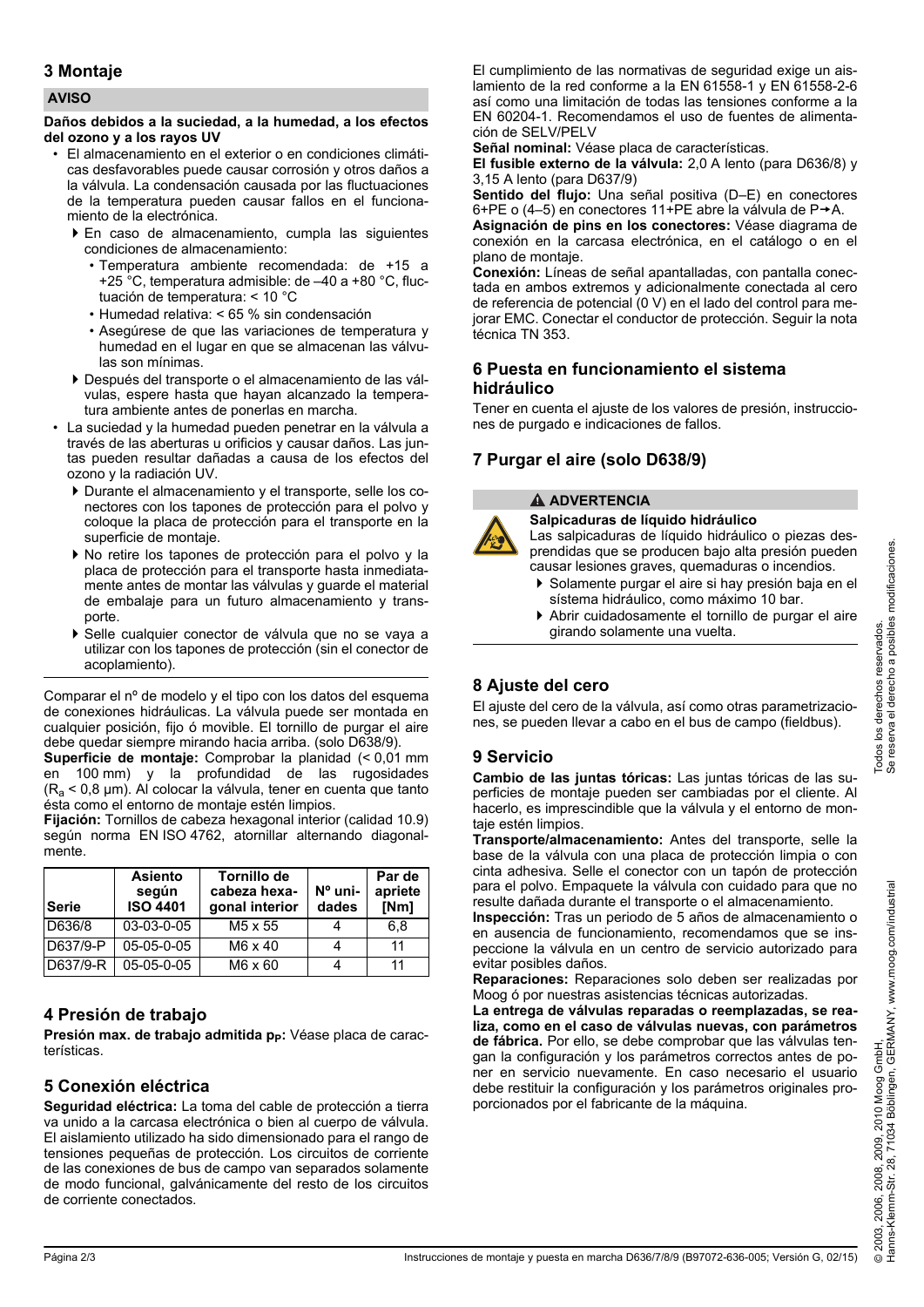# **10 Eliminación de residuos**

¡Al eliminar/desechos los residuos de válvulas, de accesorios, del embalaje superfluo, de liquido hidráulico, de los medios de limpieza usados y de substancias de limpieza usadas debe respetar las normas de tratamiento de desechos y las leyes de protección ambiental de su país!